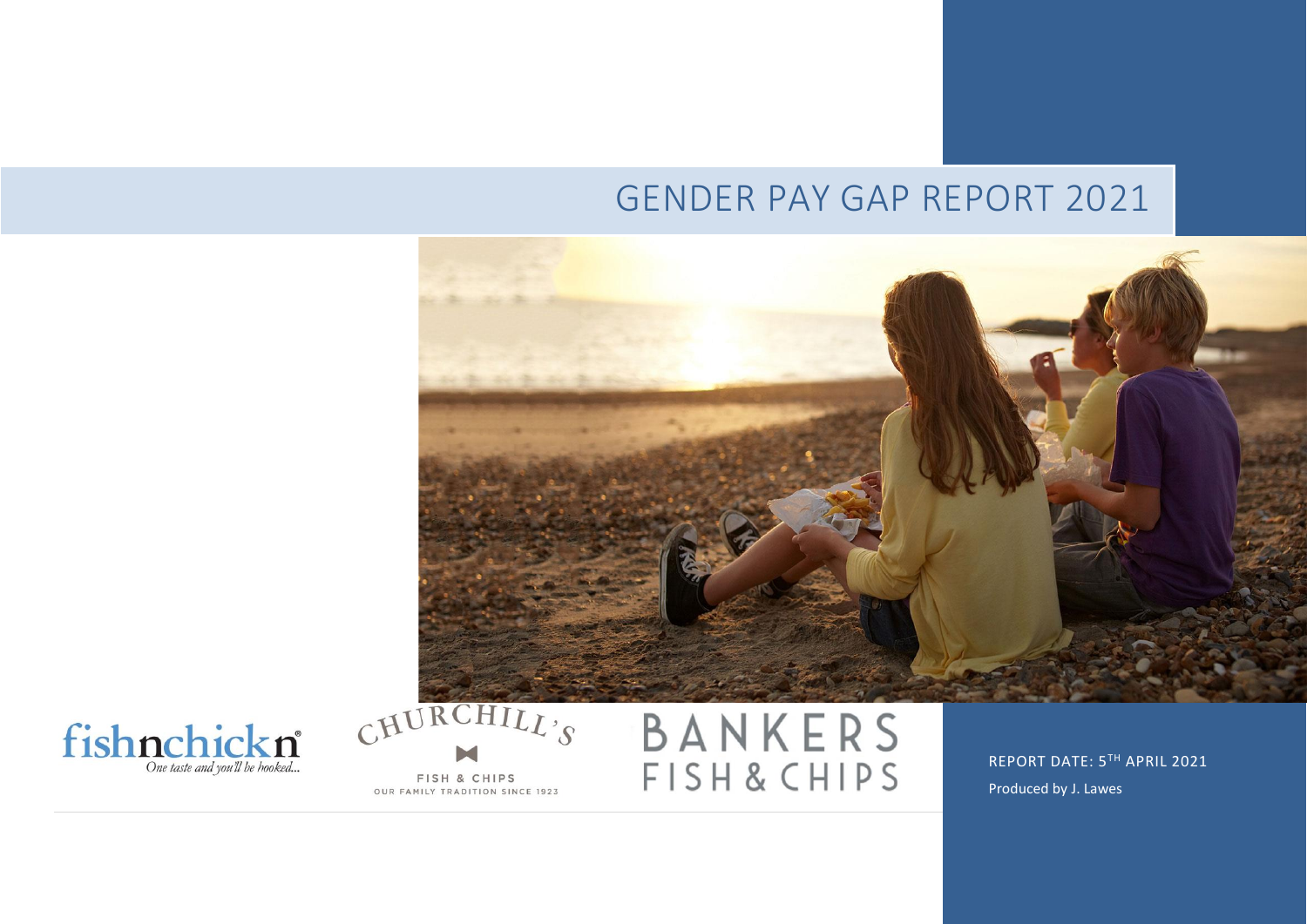## <span id="page-1-0"></span>INTRODUCTION

Employers with 250 or more employees are now legally required to publish, on an annual basis, certain information relating to their gender pay gap. This statement sets out the relevant information for Fish N Chick N Ltd, for the period 05/04/2021. This information has been calculated in accordance with the requirements of the gender pay gap regulations.

*We have also included in this statement more detailed information beyond that which is legally required to be published to help explain our overall approach to pay and equality.*

#### <span id="page-1-1"></span>WHAT IS THE GENDER PAY GAP?

The gender pay gap is the difference between the average pay of men and women, expressed as a percentage. The gender pay gap is different from equal pay. Equal pay is concerned with pay differences between men and women who carry out the same jobs, similar jobs or work of equal value. It is unlawful to pay people unequally because they are a man or a woman.

Nationally, the gender pay gap has persisted for many years — while the gap has been closing, overall progress has been, and remains, very slow. The size of the gap varies between the private, public and voluntary sectors, by different types of businesses/services and by other factors, such as the age of employees. The Government has introduced these new reporting requirements to try and improve the rate of progress in closing this pay gap.

There are many factors which contribute to, or cause, a gender pay gap, and these will vary between different employers. Some relate to wider society, such as the type of career choices men and women have typically tended to make, and some may be specific to the particular organisation. We have set out in this statement the main factors we consider are contributing to our gender pay gap.

#### <span id="page-1-2"></span>ORGANISATIONAL CONTEXT

Fish N Chick N Ltd operates a chain of Fish & Chip Take-Away and Restaurant premises over 3 brands: Fish N Chick N; Churchill's & Bankers. These stores are located throughout the home counties, but most predominantly in Essex where the company was established in 1971.

At the 5<sup>th</sup> April 2021, the company employed 511 staff ranging from Part-Time Team Members through to Full-Time Store Managers within its 38 stores.

Fish N Chick N Ltd is a subsidiary company of The Chesterford Group Limited.

## CONTENTS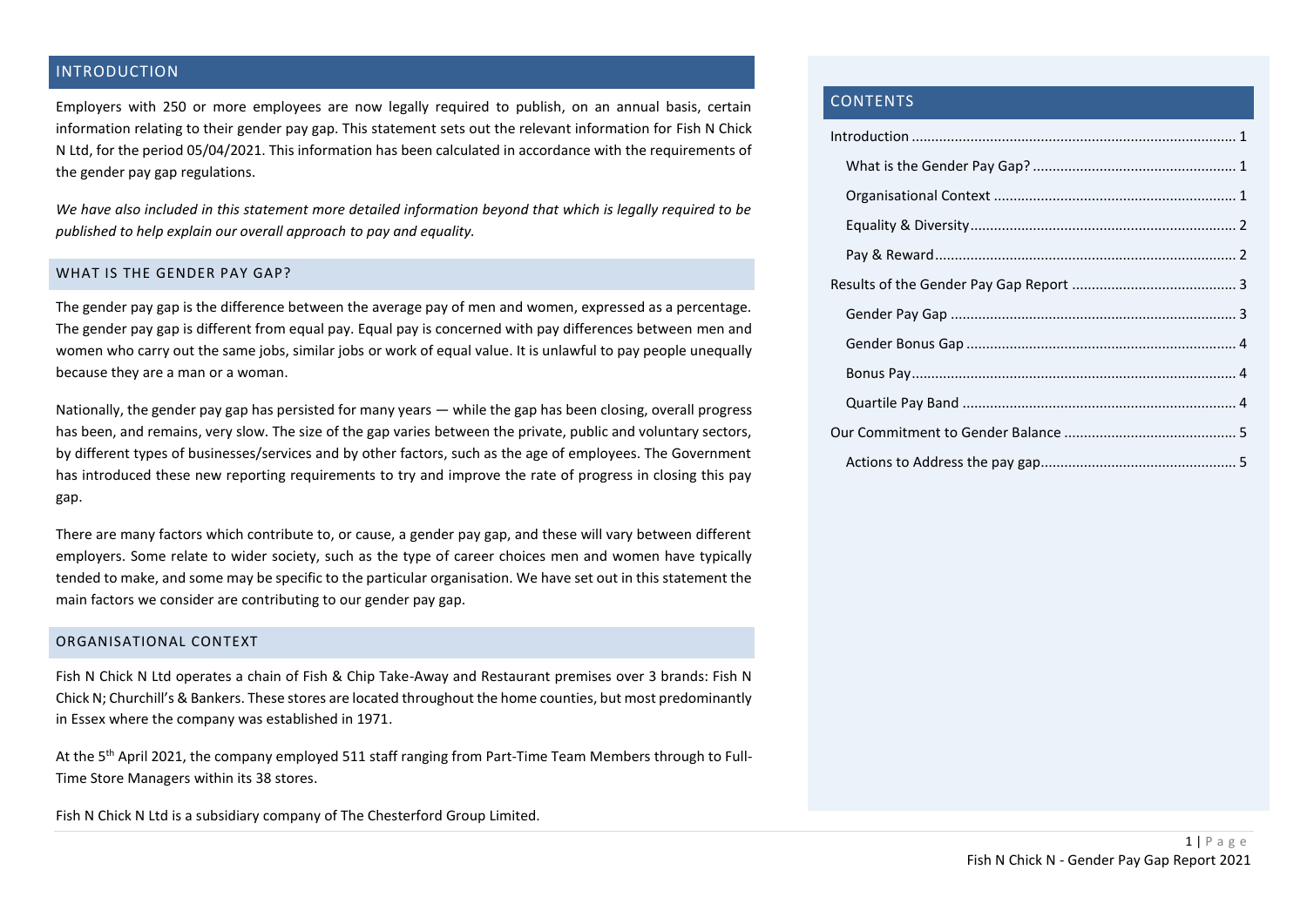<span id="page-2-0"></span>



Fish N Chick N Ltd aims to be a fair and progressive employer and is committed to tackling inequality and promoting diversity. Its employment arrangements comply with all relevant equality legislation and codes of practice and are regularly monitored by gender and role to ensure no discrimination or other unfairness occurs.

#### PAY & REWARD

Fish N Chick N's pay arrangements aim to fairly reward staff contribution and performance, taking into account economic/financial considerations, organisational and individual performance and the pay rates of similar roles in the wider economy. Weekly Bonuses are earned by Store Management and are directly attributable to the financial performance of the unit.

These pay (and bonus) arrangements are regularly monitored by gender and role to ensure no discrimination or other unfairness occurs.

<span id="page-2-1"></span>

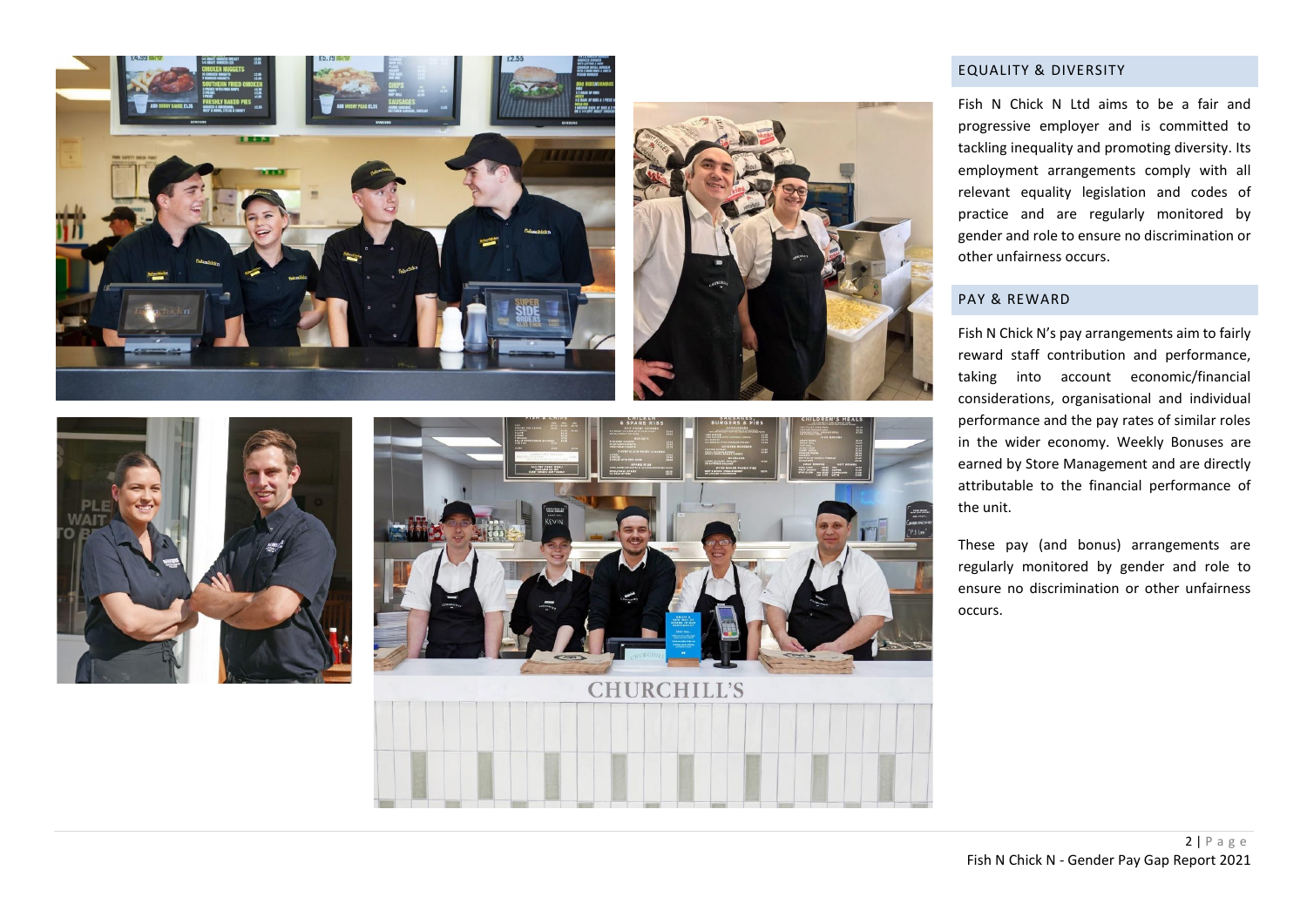## <span id="page-3-0"></span>RESULTS OF THE GENDER PAY GAP REPORT

<span id="page-3-1"></span>Our gender pay gap results have improved considerably since 2018.

It should be noted that the company will remain focused on taking meaningful action to drive equality & inclusivity, and steps have already been taken to drive change. Unfortunately, there are no quick wins, but we are confident that we can close the gender pay gap over time.

#### GENDER PAY GAP

|                    | Mean                                                                                                                             | Median                                                                                                                                                                                                    |  |  |
|--------------------|----------------------------------------------------------------------------------------------------------------------------------|-----------------------------------------------------------------------------------------------------------------------------------------------------------------------------------------------------------|--|--|
| <b>Explanation</b> | between the mean (average) hourly<br>rate of pay of male and female<br>employees in the relevant pay period,<br>as a percentage. | This figure shows the difference This figure shows the difference<br>between the median (mid-point)<br>hourly rate of pay of male and female<br>employees in the relevant pay period,<br>as a percentage. |  |  |
| <b>Result</b>      | 13.1%                                                                                                                            | 5.9%                                                                                                                                                                                                      |  |  |

We consider the main causes of the above gaps are:

• Women are under-represented within managerial roles where remuneration is higher (this is typical within our Industry and is largely driven by historical culture)

Our staff structuring has changed very little over the past 30 years. Each of our stores a run by a full-time management team of 2 staff (generally a manager and assistant manager) and a team of part-time 'team members'. At 05/04/2021, 80 of the 511 staff employed were of management level.

Management staff are paid a set salary based on their role level (trainee/assistant/manager), there are no gender or equality issues when the data is reviewed on this basis. However, at the time of reporting, only 20% of the managers were female. We find it harder to recruit females at these levels.

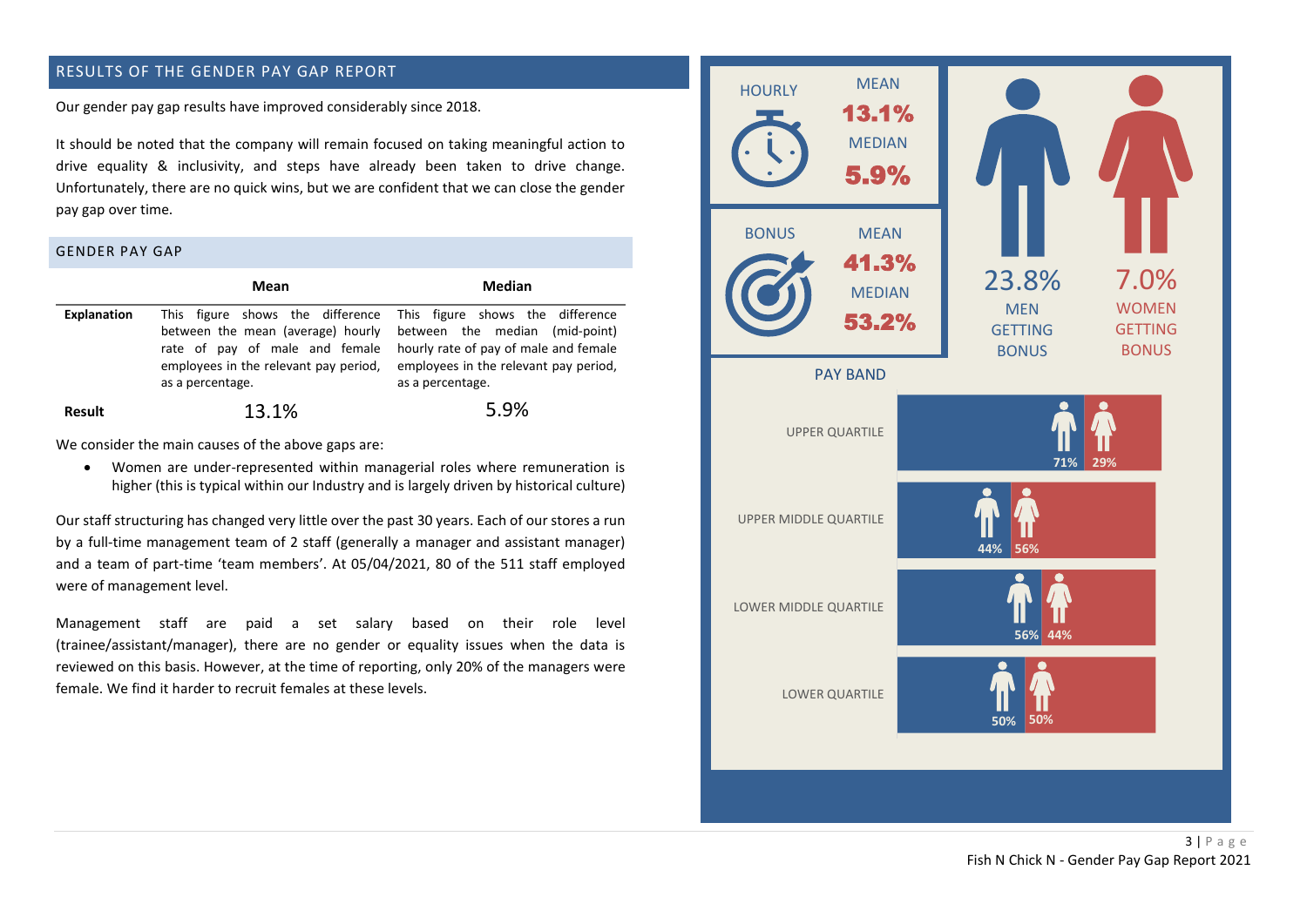At present our most flexible roles are those of a 'team member'. These positions tend to be fulfilled by younger workers looking for a smaller number of hours of work per week and females with the additional responsibility of caring for their children or older relatives.

We are analysing our managerial rota's to identify whether adapting a more flexible pattern is feasible. We understand that this will be attractive to both our male & female staff and may also have a positive impact on our recruitment strategy.

### <span id="page-4-0"></span>GENDER BONUS GAP

|             | Mean                                           | Median                                                                                                                                                                                                                                                                  |  |  |
|-------------|------------------------------------------------|-------------------------------------------------------------------------------------------------------------------------------------------------------------------------------------------------------------------------------------------------------------------------|--|--|
| Explanation | the relevant bonus period, as a<br>percentage. | This figure shows the difference This figure shows the difference<br>between the mean (average) bonus between the median (mid-point)<br>pay of male and female employees in bonus pay of male and female<br>employees in the relevant bonus<br>period, as a percentage. |  |  |
| Result      | 41.3%                                          | 53.2%                                                                                                                                                                                                                                                                   |  |  |

We consider the main causes of the above gaps are:

- Women are under-represented within managerial roles, the level at which Bonuses are paid (this is typical within our Industry and is driven by historical culture)
- Staff at our busiest stores have a far higher bonus earning potential, the result of this has vastly exaggerated the gap

Our managerial staff are able to earn bonuses based on the performance of the store they are working within. At present, there is no bonus/incentive scheme for non-managerial roles.

<span id="page-4-1"></span>

| <b>BONUS PAY</b>                                   |                                                                                                                       |                         |  |  |  |
|----------------------------------------------------|-----------------------------------------------------------------------------------------------------------------------|-------------------------|--|--|--|
|                                                    | <b>Male Employees</b>                                                                                                 | <b>Female Employees</b> |  |  |  |
| Explanation                                        | These figures show the proportions of male and female employees who<br>received bonus pay during the relevant period. |                         |  |  |  |
| <b>Result</b>                                      | 23.8%                                                                                                                 | 7.0%                    |  |  |  |
| We consider the main causes of the above gaps are: |                                                                                                                       |                         |  |  |  |

• Women are under-represented within managerial roles, the level at which Bonuses are paid (this is typical within our Industry and is driven by historical culture)

## <span id="page-4-2"></span>QUARTILE PAY BAND

| Quartile            | Male<br><b>Number</b> | Female<br><b>Number</b> | Total<br><b>Number</b> | <b>Male</b><br>% | Female<br>% |
|---------------------|-----------------------|-------------------------|------------------------|------------------|-------------|
| Lower               | 63                    | 64                      | 127                    | 50%              | 50%         |
| <b>Lower Middle</b> | 71                    | 56                      | 127                    | 56%              | 44%         |
| <b>Upper Middle</b> | 56                    | 71                      | 127                    | 44%              | 56%         |
| Upper               | 92                    | 38                      | 130                    | 71%              | 29%         |
| <b>TOTAL</b>        | 282                   | 229                     | 511                    | 55%              | 45%         |

The split of staff through the quartiles helps to describe some of the Gender Pay Gap:

- **Upper Quartile**: All of our management staff are captured within this quartile. In addition, some of the management trainee staff & relief fryers (part-time role)
- **Upper Middle Quartile**: This quartile generally includes our longest serving and highest paid 'team members', all of whom work part-time.
- **Lower Middle & Lower Quartiles**: These quartiles include part-time staff, the majority of which are younger workers (20 and younger) who prefer to work less hours per week

The information set out in this Gender Pay Gap Report is accurate. The results are representative of our employees at 05/04/2021.

> John Lawes Finance Director